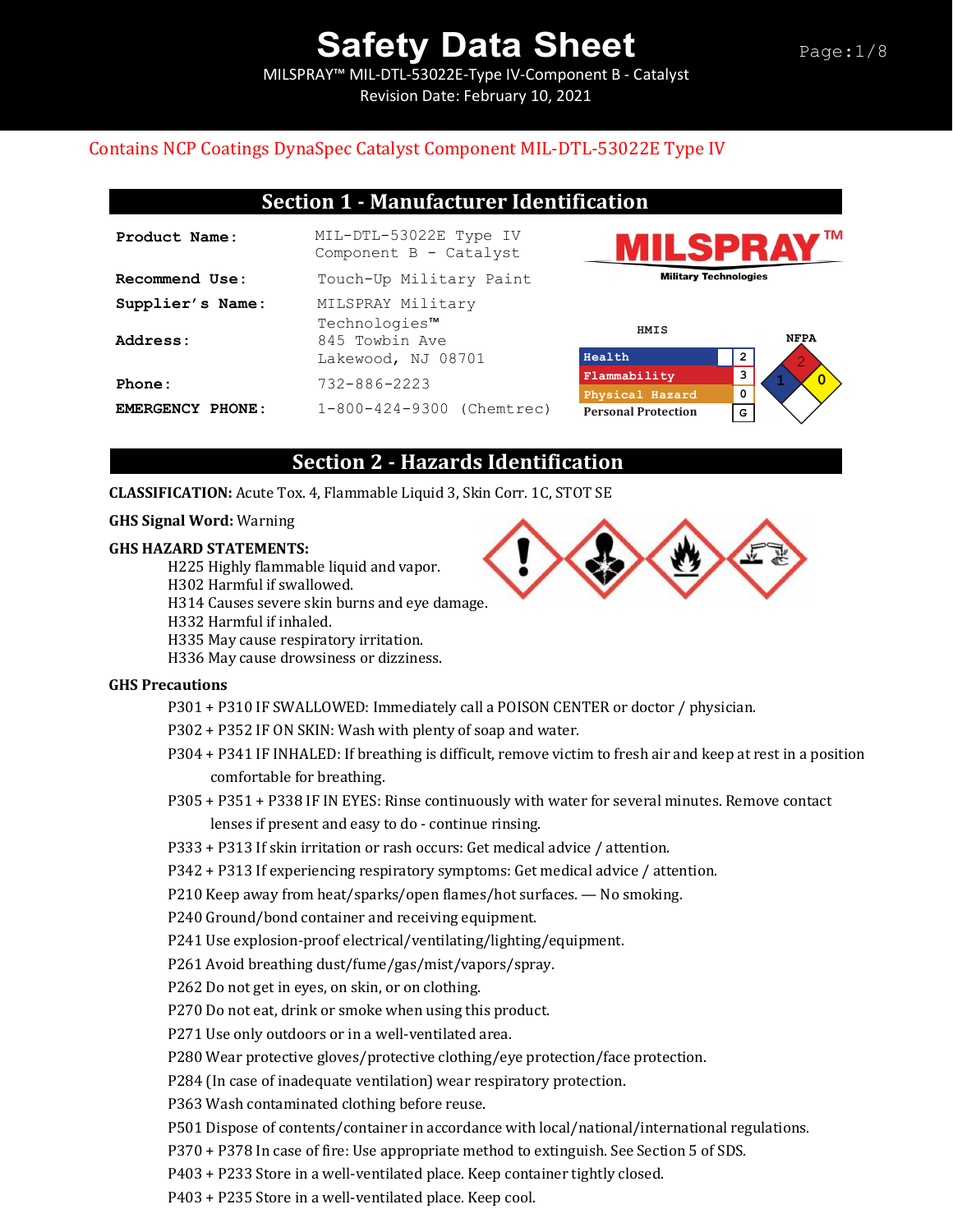MILSPRAY™ MIL-DTL-53022E-Type IV-Component B - Catalyst Revision Date: February 10, 2021

## **Section 3 - Composition/Information on Ingredients**

| <b>Chemical</b>                     | CAS No.        | <b>Weight Percent</b> | <b>GHS</b>                                                                                                                                                                                                                                                   |
|-------------------------------------|----------------|-----------------------|--------------------------------------------------------------------------------------------------------------------------------------------------------------------------------------------------------------------------------------------------------------|
| <b>Methyl Isoamyl Ketone</b>        | 110-12-3       | 35-40%                | H226 Flammable liquid and<br>vapor.<br>H332 Harmful if inhaled.                                                                                                                                                                                              |
| <b>Bisphenol A Diglycidyl Ether</b> | 25036-25-3     | 25-30%                | H317 May cause an allergic skin<br>reaction.                                                                                                                                                                                                                 |
| <b>*1-Butanol</b>                   | $71-36-3$      | 18.88                 | H226 Flammable liquid and<br>vapor.<br>H302 Harmful if swallowed<br>H315 Causes skin irritation.<br>H318 Causes serious eye<br>damage.<br>H332 Harmful if inhaled.<br>H335 May cause respiratory<br>irritation.<br>H336May cause drowsiness or<br>dizziness. |
| 1-Methoxy-2-Propanol                | 107-98-2       | 5-10%                 | H226 Flammable liquid and<br>vapor.<br>H332 Harmful if inhaled.<br>H336 May cause drowsiness or<br>dizziness.<br>H360 May Damage fertility or<br>the unborn child.                                                                                           |
| <b>Ethyleneamine Mixture</b>        | $111 - 40 - 0$ | 5-10%                 | H319 Causes serious eye<br>irritation.<br>H371 May cause damage to<br>organs.<br>H373 May cause damage to<br>organs through prolonged or<br>repeated exposure. Toxic if<br>inhaled.                                                                          |

\* Toxic chemical subject to the reporting requirements of section 313 of Title III and of 40 CFR 372. "WARNING: THIS PRODUCT MAY CONTAIN CHEMICALS KNOWN TO THE STATE OF CALIFORNIA TO CAUSE CANCER AND BIRTH DEFECTS OR OTHER REPRODUCTIVE HARM."

## **Section 4 - First Aid Measures**

**EYE CONTACT:** Immediately flush eyes with water. Flush eyes with water for a minimum of 15 minutes, occasionally lifting and lowering upper lids. Get medical attention promptly.

**SKIN CONTACT:** Wash with soap and water. Get medical attention if irritation develops or persists. Remove contaminated shoes and clothes and clean before reuse.

**INHALATION:** Rescuers should put on appropriate protective gear. Remove from area of exposure. If not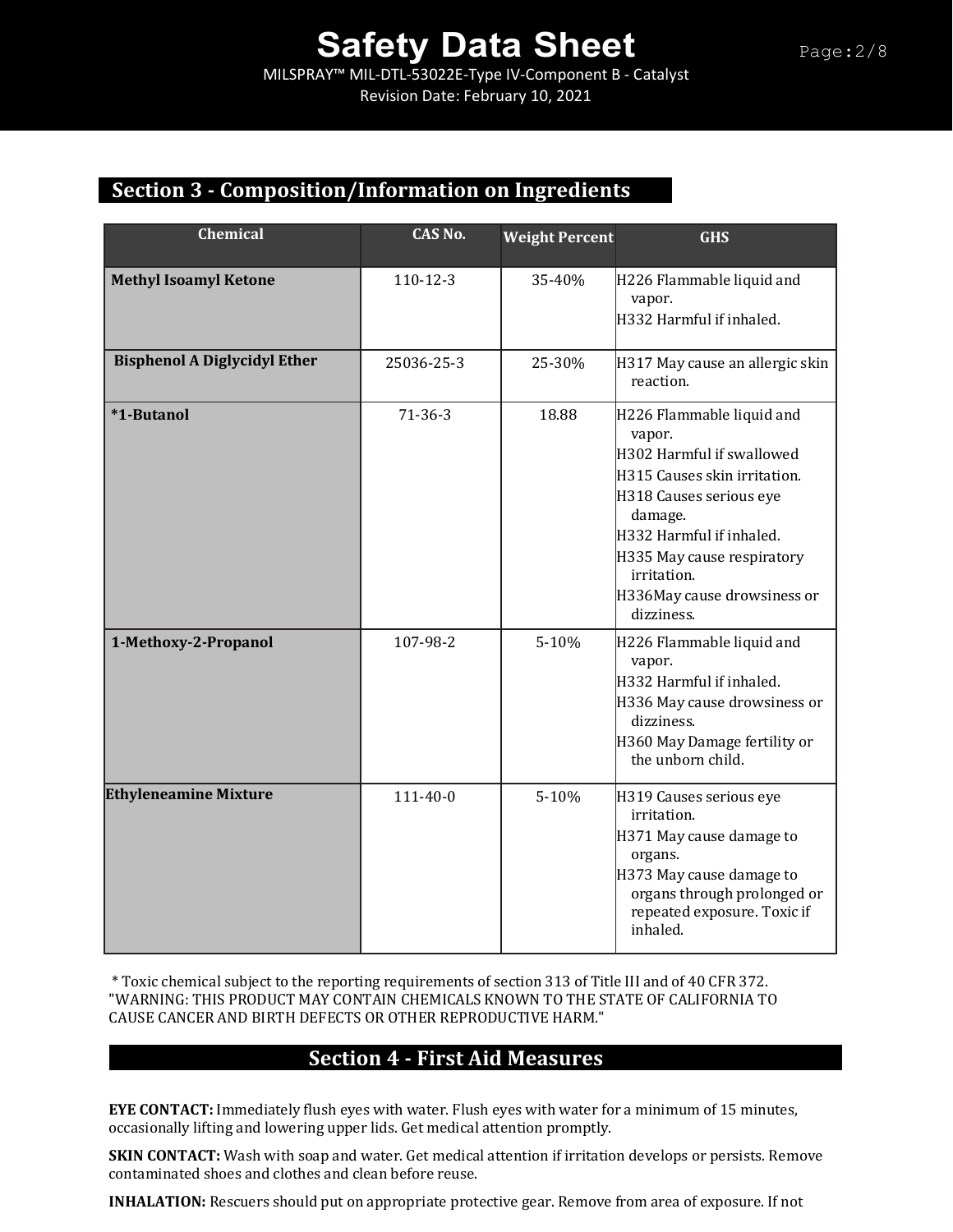MILSPRAY™ MIL-DTL-53022E-Type IV-Component B - Catalyst Revision Date: February 10, 2021

breathing, give artificial respiration. If breathing is difficult, give oxygen. Keep victim warm. Get immediate medical attention.

**INGESTION:** DO NOT induce vomiting. Get medical attention immediately.

### **MOST IMPORTANT SYMPTOMS AND EFFECTS, BOTH ACUTE AND DELAYED:**

**SYMPTOMS:** Severe eye, skin, and respiratory irritant.

**EFFECTS:** Significant exposure to this chemical may adversely affect people with chronic disease of the respiratory system, central nervous system, kidney, liver, skin, and/or eyes.

## **Section 5 - Fire Fighting Measures**

**FLASH POINT:** 74ºF(23ºC) SETAFLASH CLOSED CUP

**SUITABLE EXTINGUISHING MEDIA:** Water mist or fog, dry chemical, foam, carbon dioxide.

**UNSUITABLE EXTINGUISHING MEDIA:** Not available.

**UNUSUAL FIRE & EXPLOSION HAZARDS:** Flammable liquid and vapor. Vapors can travel to a source of ignition and flash back. Empty containers retain product residue (liquid and/or vapor) and can be dangerous. DO NOT pressurize, cut, weld, braze, solder, grind or expose such containers to heat, flame, sparks, static electricity, or other sources of ignition. Also, do not reuse container without commercial cleaning or reconditioning.

**PRODUCTS OF COMBUSTION:** During combustion toxic vapors may be released. Under fire conditions, corrosive fumes and toxic vapors may be emitted.

**FIRE FIGHTING PROCEDURES:** As in any fire, wear self-contained breathing apparatus pressure-demand (MSHA/NIOSH approved or equivalent) and full protective gear. Use water with caution. Material will float and may ignite on surface of water. Water may be ineffective in fighting the fire. Water spray to cool containers or protect personnel. Use with caution. Water runoff can cause environmental damage. Dike collect water used to fight fire. Small fires: carbon dioxide or dry chemical. Large fire: alcohol-type aqueous film-forming foam or water spray.

**NFPA 704**: Health =  $2$  Flammability =  $3$  Instability =  $0$ 

## **Section 6 - Accidental Release Measures**

**PERSONAL PRECAUTIONS:** Not available.

**ENVIRONMENTAL PRECAUTIONS:** Avoid runoff into storm sewers and ditches which lead to waterways.

**METHODS OF CONTAINMENT:** Dike spill area and absorb the spilled liquid with earth, sawdust or a commercially available absorbent.

#### **METHODS OF CLEAN-UP:**

**SMALL SPILLS:** Eliminate all sources of ignition. Provide good ventilation and minimize the breathing of vapors and avoid skin contact. Dike spill area and absorb the spilled liquid with earth, sawdust or a commercially available absorbent. Shovel spent absorbent into recovery or salvage drums for appropriate disposal.

**LARGE SPILLS:** Wear appropriate personal protective equipment. Eliminate all ignition sources. Prevent additional discharge of material if able to do so safely. Do not touch or walk through spilled material. Avoid runoff into storm sewers and ditches which lead to waterways. Ventilate spill area. Stay upwind of spill. Use only non-combustible material for cleanup. Use clean, nonsparking tools to collect absorbed materials. Absorb spill with inert material (e.g. dry sand, earth or sawdust), then place in a chemical waste collector.

**EMERGENCY PRECAUTIONS:** Eliminate ignition sources. Avoid large exposures to vapors.

## **Section 7 - Handling and Storage**

**PRECAUTIONS FOR SAFE HANDLING:** Use only in a well-ventilated area. Avoid breathing vapor, fumes,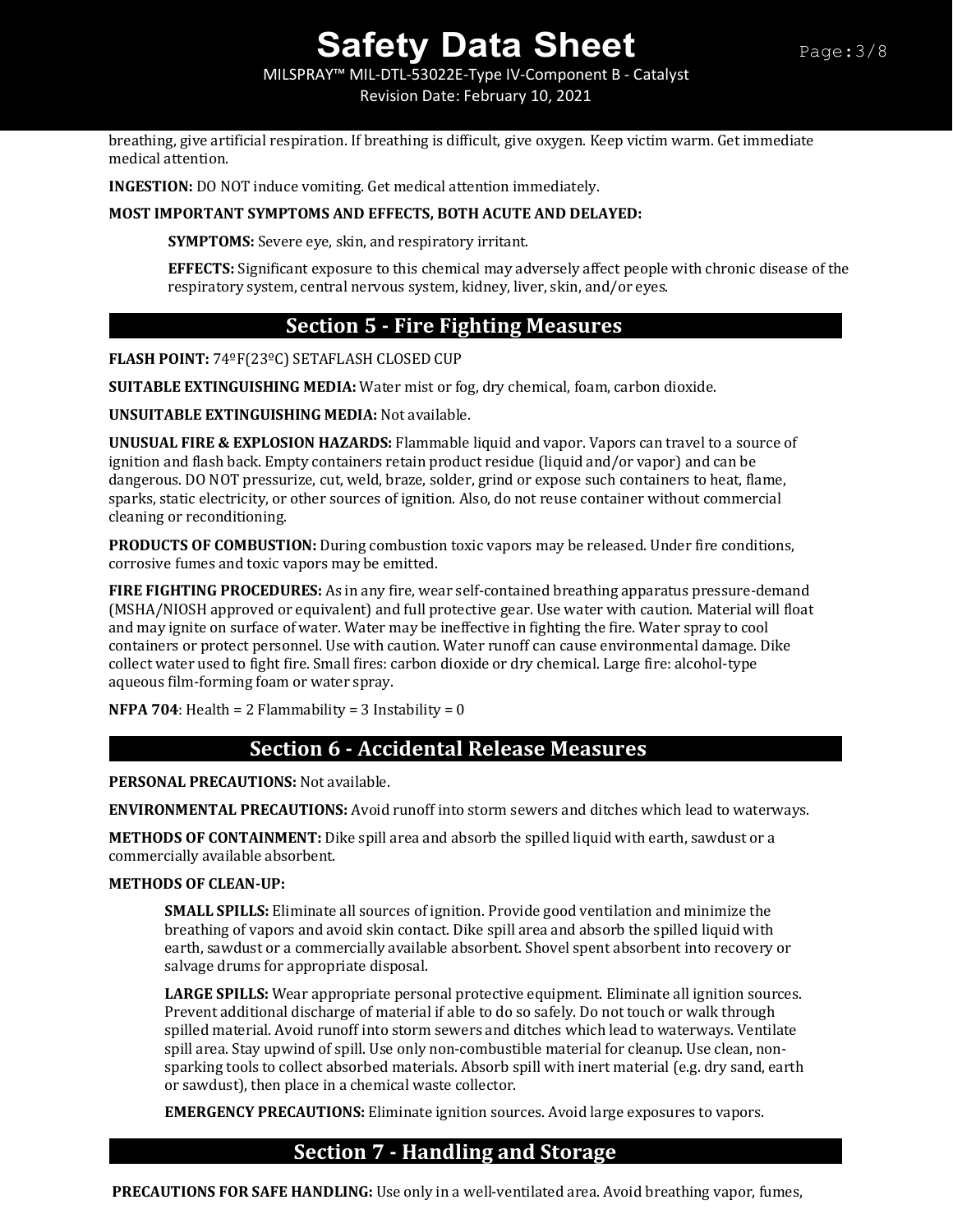MILSPRAY™ MIL-DTL-53022E-Type IV-Component B - Catalyst Revision Date: February 10, 2021

or mist. Avoid contact with eyes, skin, and clothing. Ground and bond containers when transferring material. Use spark-proof tools and explosion proof equipment. Always open containers slowly to allow any excess pressure to vent. Follow all SDS/label precautions even after containers are emptied because they may retain product residues.

**CONDITIONS FOR SAFE STORAGE, INCLUDING INCOMPATIBILITIES:** Keep away from heat, sparks, and flame. Store containers in a cool, well ventilated place. Keep container closed when not in use.

## **Section 8 - Exposure Controls/Personal Protection**

| <b>Chemical</b>                     | <b>OSHA</b><br><b>Exposure Limits</b> | <b>ACGIH</b><br><b>Exposure Limits</b> |
|-------------------------------------|---------------------------------------|----------------------------------------|
| <b>Methyl Isoamyl Ketone</b>        | PEL 50 PPM TWA                        | TLV 50 PPM TWA                         |
| <b>Bisphenol A Diglycidyl Ether</b> | PEL: 15 mg/m3 TWA                     | TLV: $10 \text{ mg/m}$ 3 TWA           |
| *1-Butanol                          | PEL 50ppm TWA                         | TLV 50ppm TWA                          |
| 1-Methoxy-2-Propanol                | PEL 100 PPM TWA                       | TLV 100 PPM TWA                        |
| <b>Ethyleneamine Mixture</b>        | PEL 1ppm TWA                          | TLV 1ppm TWA                           |

### **NE= Not Established**

**ENGINEERING CONTROLS:** Engineering controls should be in place to minimize exposure to vapors and any ignition sources.

#### **PERSONAL PROTECTIVE EQUIPMENT (PPE)**

**EYE PROTECTION**: Wear safety glasses with side shields (or goggles) and a face shield.

- **SKIN PROTECTION:** Wear impervious gloves to prevent contact with skin. Wear protective gear as needed - apron, suit, boots.
- **RESPIRATORY PROTECTION**: NIOSH/MSHA approved respirators may be necessary if airborne concentrations are expected to exceed exposure limits.
- **HYGIENE:** Do not eat, drink, or smoke in areas where this material is used. Avoid breathing vapors. Remove contaminated clothing and wash before reuse. Wash thoroughly after handling. Wash hands before eating.
- **OTHER USE PRECAUTIONS:** Facilities storing or utilizing this material should be equipped with an eyewash facility and a safety shower.

## **Section 9 - Physical and Chemical Properties**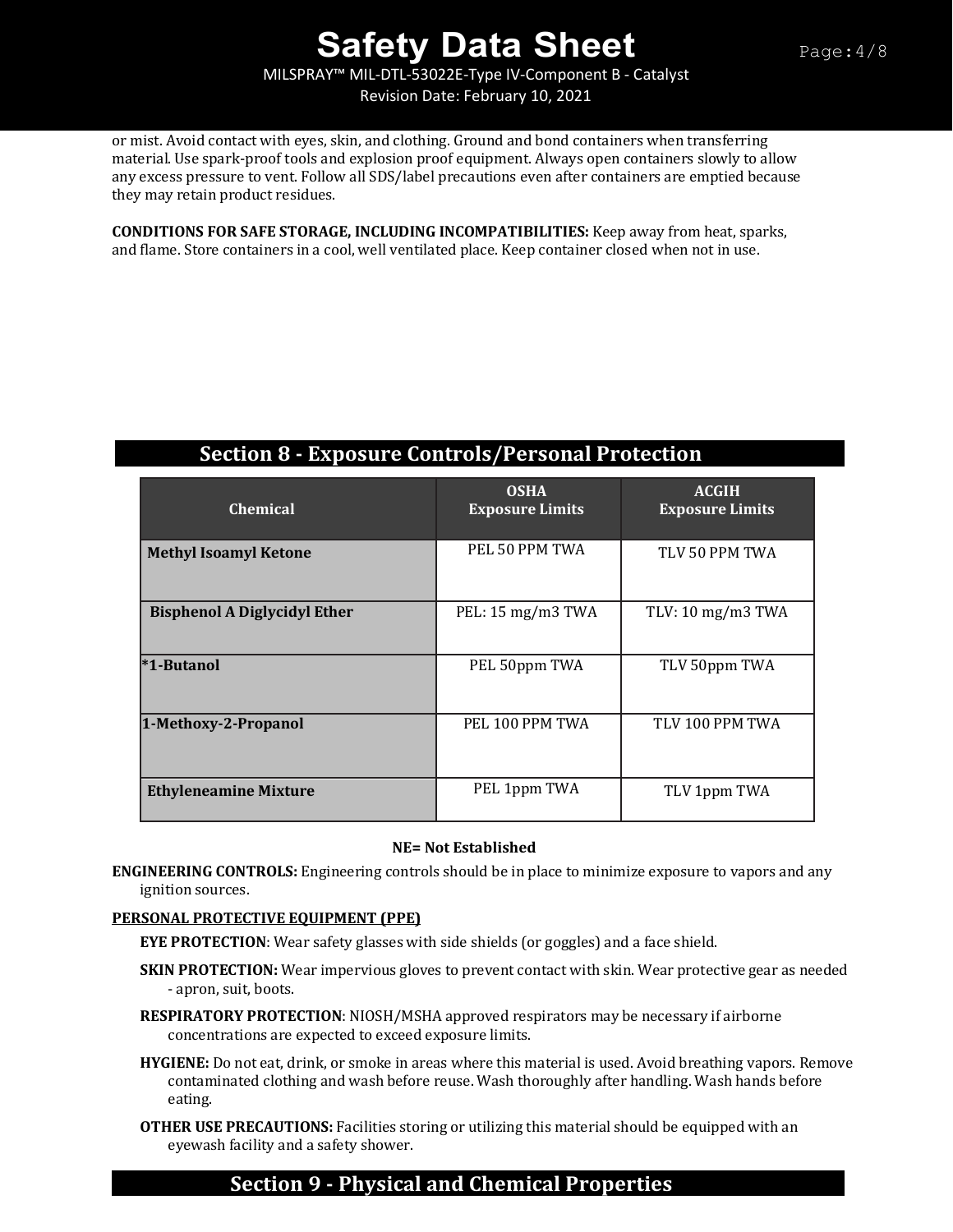MILSPRAY™ MIL-DTL-53022E-Type IV-Component B - Catalyst Revision Date: February 10, 2021

### **PHYSICAL STATE:** Liquid

**ODOR:** Typical

**ODOR THRESHOLD:** Not determined.

**pH:** Not determined.

**BOILING POINT:** 144.0 F

**FLASH POINT:** 90ºF(32ºC) SETAFLASH CLOSED CUP

**FLAMMABILITY LIMITS:** 1.05 to 16.1

**VAPOR PRESSURE:** Not determined.

**VAPOR DENSITY:** Heavier than air.

**SPECIFIC GRAVITY:** 0.9242999

**AUTO-IGNITION TEMPERATURE:** Not determined.

**VOC EPA METHOD 24:** 5.0039977 lb/gal

## **Section 10 - Stability and Reactivity**

**STABILITY:** No information available.

**CONDITIONS TO AVOID:** Avoid impact, friction, heat, sparks, flame and source of ignition.

**INCOMPATIBLE MATERIALS:** Prevent contact with reactive metals, acids, peroxides, and strong oxidizing agents.

**HAZARDOUS DECOMPOSITION PRODUCTS:** During thermal decomposition, toxic gasses, corrosive gasses, and nitrogen oxides may be formed.

**POSSIBILITY OF HAZARDOUS REACTIONS:** No information available.

## **Section 11 - Toxicological Information**

**LIKELY ROUTES OF EXPOSURE:** Eye contact, Skin contact, Ingestion, and Inhalation

**EYE:** Causes severe eye irritation.

**SKIN:** Causes skin irritation. Prolonged or repeated contact can result in defatting and drying of the skin which may result in skin irritation and dermatitis (rash).

**INHALATION:** Vapors are irritating to nasal passages and throat. High concentrations can cause stupor and headaches. May cause dizziness and drowsiness.

**INGESTION:** Irritating to mouth, throat, and stomach. May cause headache. May cause dizziness and drowsiness and/or stupor.

**CHRONIC EFFECTS:** Significant exposure to this chemical may adversely affect people with chronic disease of the respiratory system, central nervous system, kidney, liver, skin, and/or eyes.

**TARGET ORGANS:** Not available.

**CANCER INFORMATION:** Not available.

**CARCINOGENICITY:** Not available.

**DEVELOPMENTAL INFORMATION:** Not available.

**MIXTURE TOXICITY:** Not available.

**ACUTE TOXICITY VALUES:**The acute effects of this product have not been tested. Data on individual components are listed below.

**CAS Number Test**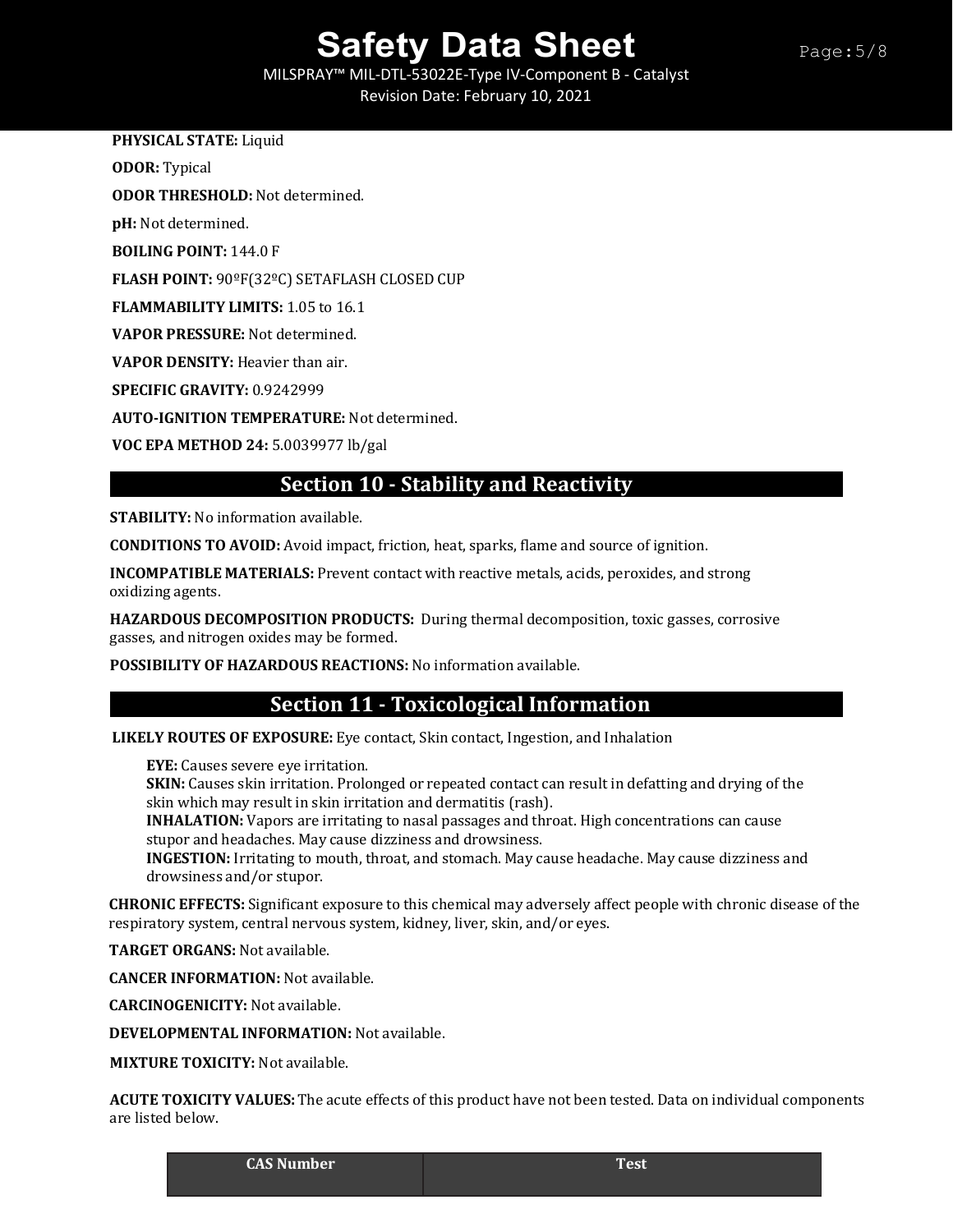MILSPRAY™ MIL-DTL-53022E-Type IV-Component B - Catalyst Revision Date: February 10, 2021

| $110-12-3$     | Oral LD50 (Rat) :>5.658 mg/kg<br>Dermal LD-50 (Guinea Pig) :>10mg/kg<br>NOEL (Rat, Oral Study, 90d): 200 ppm |
|----------------|--------------------------------------------------------------------------------------------------------------|
| 25036-25-3     | Oral: Rat LD50: $> 2.000$ mg/kg<br>Dermal: Rat LD50: $>$ 2,000mg/kg,                                         |
| 71-36-3        | Oral LD50:>790 mg/kg<br>Dermal LD50:>3400mg/kg<br>Vapor LC50:20mg/l                                          |
| 107-98-2       | Oral LD50: $>4016$ mg.kg<br>Dermal LD50:>2000mg/kg<br>Vapor LC50:>27.596mg/l                                 |
| $111 - 40 - 0$ | Oral LD50: $>12565$ mg/kg<br>Dermal LD50:>13330mg/kg<br>Vapor $LCS0:>4.4mg/l$                                |

## **Section 12 - Ecological Information .**

**ENVIRONMENTAL EFFECTS:** Information not available on mixture. Information on individual components is listed below if available.

| <b>CAS Number</b> | <b>Test</b>                                                                                                                                                                  |
|-------------------|------------------------------------------------------------------------------------------------------------------------------------------------------------------------------|
| $110 - 12 - 3$    | LC-50 (Fish, 96h): 159 mg/l, EC-50 (Alga,<br>72H):>100mg/l (highest concentration<br>tested), 67% (28d, Ready Biodegradability:<br>Closed Bottle Test) Readily Biodegradable |
| 25036-25-3        | No information available.                                                                                                                                                    |
| 71-36-3           | No information available.                                                                                                                                                    |
| 107-98-2          | No information available.                                                                                                                                                    |
| $111 - 40 - 0$    | No information available.                                                                                                                                                    |

## **Section 13 - Disposal Considerations**

Dispose of waste in accordance with all local, state, and federal regulations.

## **Section 14 - Transport Information**

### **DOMESTIC (USDOT):**

Proper Shipping Name: Paint Related Material Hazard Class: 3 Packing Group: III Quantity: Not applicable. UN Number: 1263

## **Section 15 - Regulatory Information**

**REGULATORY OVERVIEW:** The regulatory data in section 15 is not intended to be all-inclusive, only selected regulations are represented.

**TSCA:** All components of this material are either listed or exempt from listing on the TSCA Inventory.